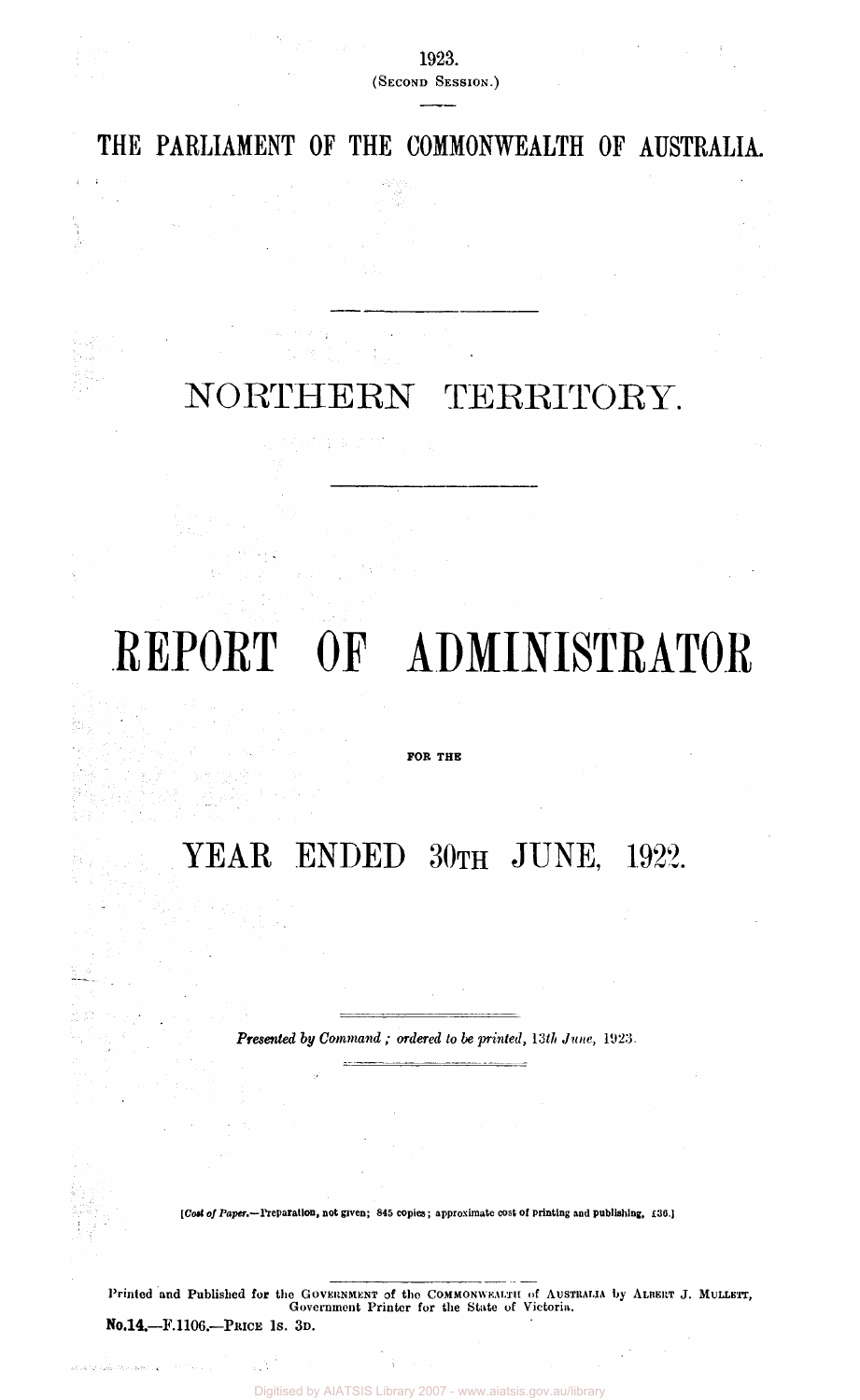# CONTENTS.

 $\frac{1}{2}$  and  $\frac{1}{2}$  and  $\frac{1}{2}$  and  $\frac{1}{2}$ 

| Administrator's Report                          |                |           |           |           | .         | $5 - 11$  |
|-------------------------------------------------|----------------|-----------|-----------|-----------|-----------|-----------|
| Agricultural Department-                        |                |           |           |           |           |           |
| Experiments at Botanic Gardens                  |                | .         | .         |           |           | 12        |
| <b>Cotton Cultivation</b>                       |                | .         | .         | .         | $\ddotsc$ | 12, 13    |
| <b>Cultivation Peanuts and Tobacco</b>          |                | $\ddotsc$ |           | .         | $\ddotsc$ | 13        |
| Citrus Canker<br>$\ddotsc$                      |                |           |           |           |           | 13        |
| Police Inspector's Report                       | .              |           |           |           |           | 14, 15    |
| Darwin Gaol and Labour Prison                   |                |           | .         |           | .         | 16, 17    |
| Public Health Department-                       |                |           |           |           |           |           |
| <b>Infectious Diseases</b>                      |                | $\ddotsc$ | .         |           |           | 18, 19    |
| Hospitals                                       | $\cdots$       |           | $\ddotsc$ |           |           | 19        |
| <b>Mosquito Reduction</b>                       | $\ddotsc$      | .         |           | .         | $\ddotsc$ | 19, 20    |
| Food Inspection                                 | $\ddotsc$      | $\cdots$  |           |           | .         | 20        |
| <b>Water Supply</b><br>$\ddots$                 | $\cdots$       | $\cdots$  | $\ddotsc$ | .         | .         | 20        |
| Population, Birth and Death Rates               |                |           |           | $\ddotsc$ | $\cdots$  | 21        |
| Stock Department-                               |                |           |           |           |           |           |
| <b>Stock Routes</b><br>$\cdots$                 |                | $\ldots$  | $\cdots$  | .         | $\ddotsc$ | 22        |
| Outbreaks of Diseases amongst Stock<br>.<br>    |                |           |           |           | $\cdots$  | $22 - 24$ |
| <b>Stock Reserves</b><br>$\ddotsc$              |                |           |           |           |           | 24        |
| <b>Cattle Dips</b><br>$\cdots$                  | $\cdots$       |           |           | $\cdots$  |           | 24        |
| <b>Export Trade</b><br>$\ddotsc$                | $\mathbf{1.1}$ | $\ddotsc$ | $\ddotsc$ | .         |           | $25\,$    |
| Education Department-                           |                |           |           |           |           |           |
| Schools and Attendance                          | .              |           | .         | .         | .         | 25        |
| Staffs<br>$\sim$<br>$\cdots$                    | $\cdots$       |           | $\cdots$  | $\ddotsc$ |           | 25        |
| Lands and Mining Department-                    |                |           |           |           |           |           |
| Pastoral Leases, Permits, Grazing Licences, &c. |                |           |           | .         | .         | 26, 27    |
| Agricultural Mixed Farming and Grazing Leases   |                |           |           | .         |           | 27        |
| Mission Stations                                |                |           |           | $\cdots$  |           | $-27$     |
| <b>Classification Board</b>                     | $\ddotsc$      | $\ldots$  | .         | $\ddotsc$ | $\cdots$  | 27        |
| Advances to Settlers Board                      |                | $\ddotsc$ | $\ddotsc$ | .         | .         | 27        |
| Mining $\cdots$                                 |                |           |           |           |           | $27 - 29$ |
| Government Assays                               |                |           |           |           |           | 30        |
| Maranboy Tin Field                              |                |           |           |           |           | 30, 31    |
|                                                 |                |           |           |           |           |           |